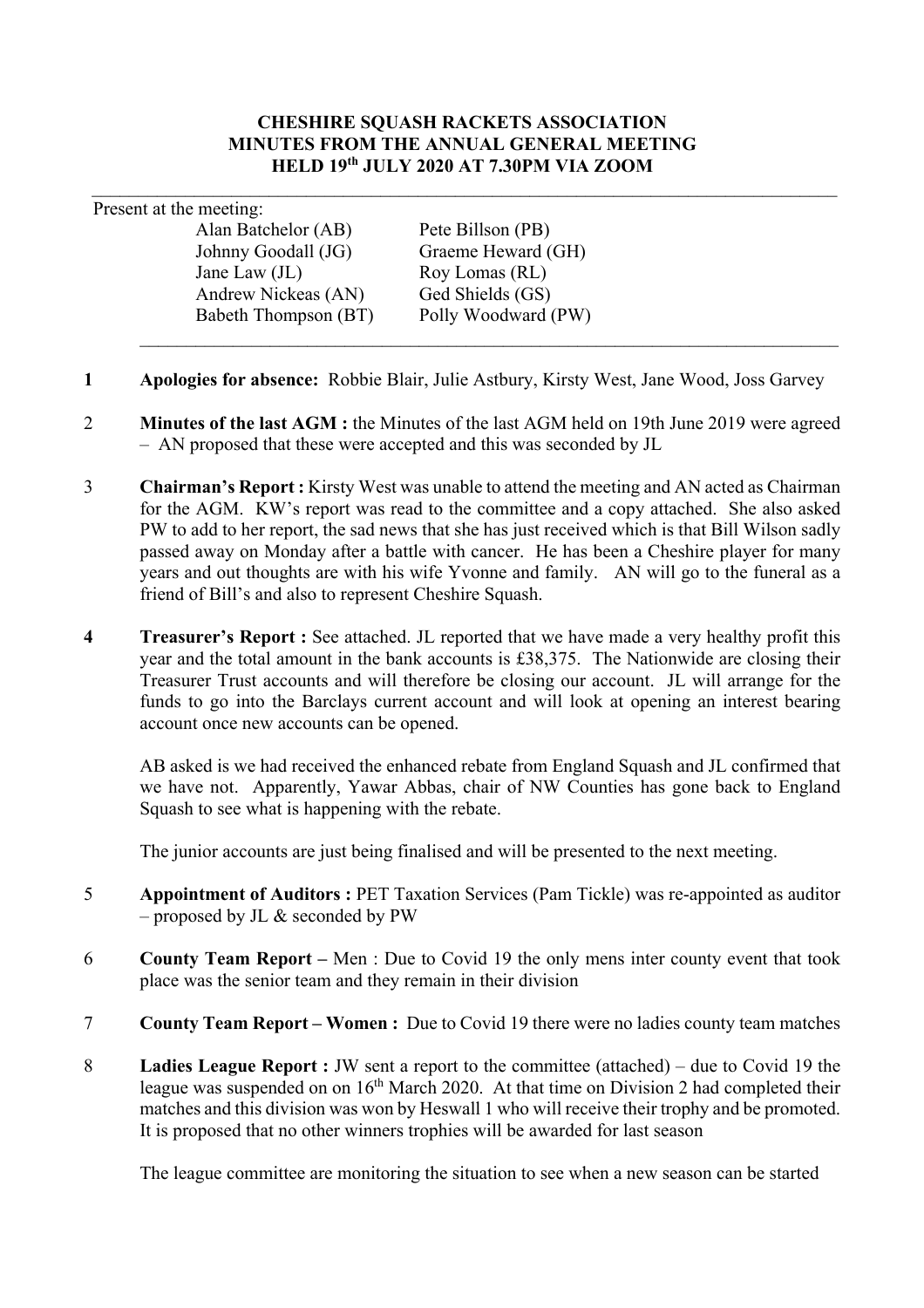9 **Junior Report :** . PB report attached. He went through events until Covid lockdown and during this time he has been planning for when squash will recommence. He has a program of events for the new season which will be adapted when play can resume properly again. PB has taken this time to process many administrative tasks and he has had an offer from Rebecca Mather to help with Inter County organisation which he will be taking her up on. Unfortunately a Junior committee has not been formed due to lack of support. PB will be focusing on trying to increase the number of young female players. AN thanked PB for all his efforts and success in developing the juniors.

10 **Referees Report :** Report attached. GS thanked all the referees and committee for their support.

11 **Cheshire Closed :** The event was well attended and once again we had sponsors All results are on the Cheshire Squash website and RL tanked GS for organising referees, all the sponsors and Alderley Edge for once again hosting the event.

AN thanked RL for organising our flagship event

- 12 **Covid 19 update :** England Squash announced the rules yesterday (14/7/20) for clubs to safely re open courts. Clubs must abide by their rules and we will put a link on the Cheshire website to the regulations. Competitive squash is not yet allowed and we will be keeping the situation under review.
- **12 Election of Officers for 2020/21 :** A list of officers was presented to the meeting. There are various vacancies – KW would like to step down to Vice Chairman due to her current work commitments, PW would like to resign from the committee and pass over the Secretary role due to moving away and Julie Astbury has resigned. There are also a couple of other vacancies. It was agreed that a new position be created – Racketball Coordinator and Graeme Heward is happy to fulfil this role. It is very difficult to find new committee members and as there are quite a few vacancies and no proposals to fill these it was agreed that the election of officers would be deferred until the next committee meeting.
- 13 **AOB :** The date of the next meeting is 23rd September 2020 and will probably be held on Zoom. There being no other business the meeting closed at 8.50pm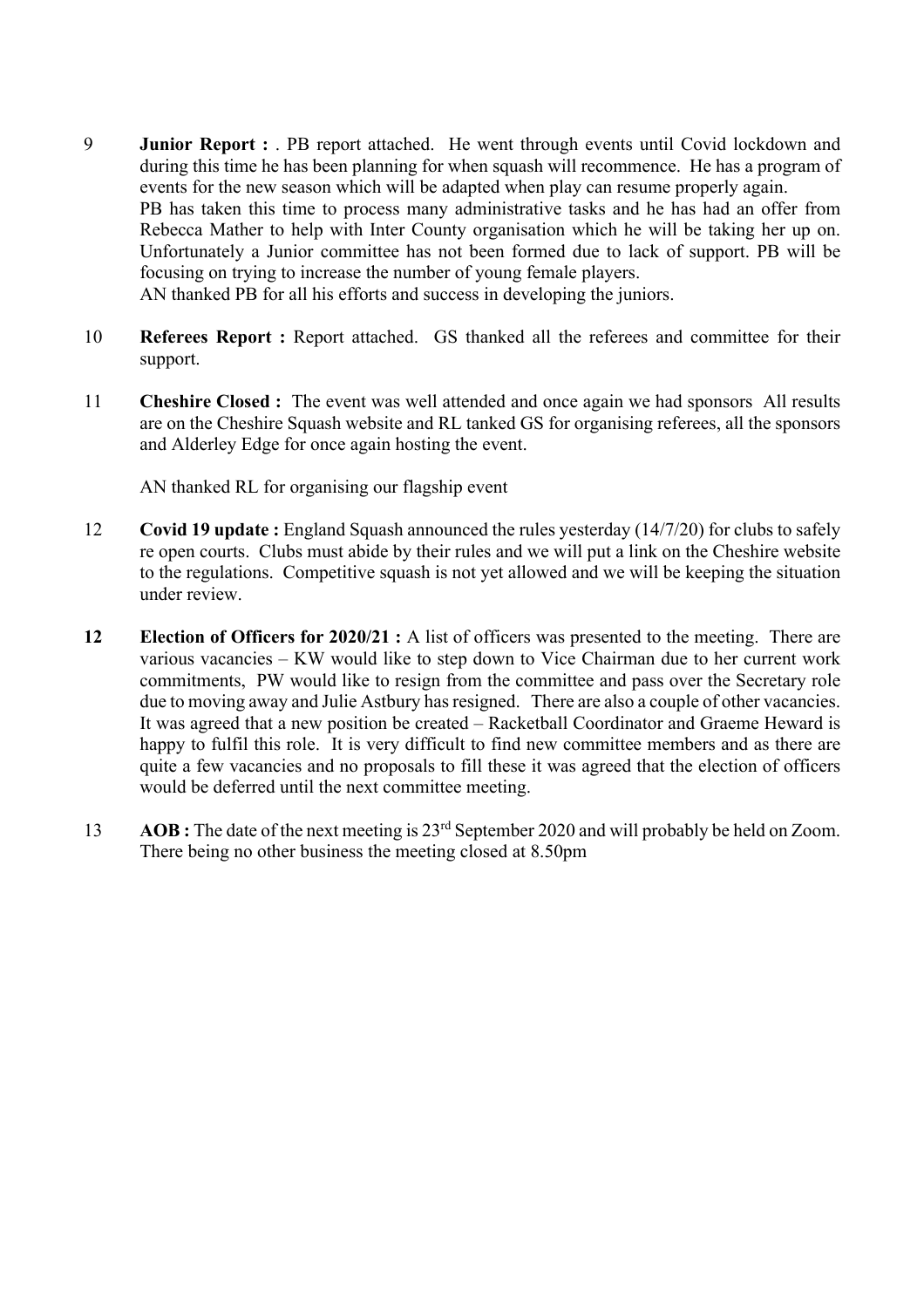# Cheshire Squash Rackets Association

# Chairman's Report

# 2019/2020

Welcome everyone to the first Online Cheshire Squash AGM! Thank you all for attending tonight.

What a season it's been…who'd have thought at the Cheshire Closed Championships last October we'd be in the position we're in now!

Obviously COVID-19 has had a major impact to the sport we love and our day to day lives.

In March this year, squash clubs around the country had to close their doors to their members. During this lockdown period we have seen plenty of creatives ideas online and across social media keeping the world of squash 'alive'. From Zoom club workouts to 'Pass the Ball' videos connecting us all in a very different way than we're used to.

During this time, the committee have still been working behind the scenes, whilst waiting on England Squash updates. The update we were all waiting for came down yesterday, and I urge everyone to go to the England Squash website and thoroughly read their guidelines to safely re-opening clubs - what their criteria is and risk-assessments that need to be completed before re-opening. But it's a start!

Hopefully, if done safely and the R number stays low, we will be able to return back to 'normal' sooner rather than later. We will be staying close to the England Squash updates, as this 'new normal' continues.

I'd like to thank all members of the committee for their continuing hard work, it is very much appreciated. As always, we'd love to grow the number of people on the committee. If you or someone you know might be interested, please contact myself or another member of the committee.

Here's to, hopefully, a more 'normal' 2020/2021 season.

Kirsty West

Acting Chairman, CSRA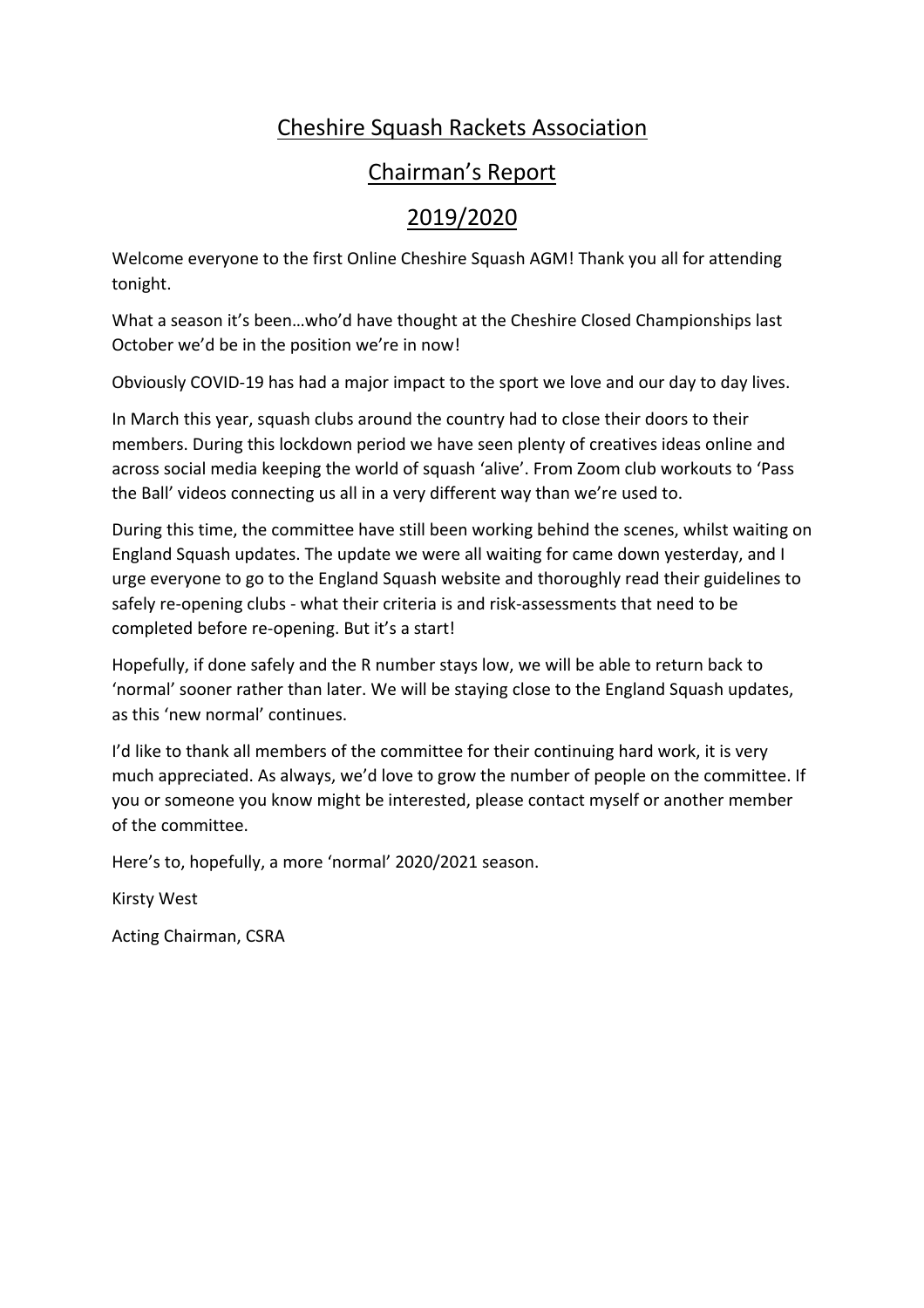# CHESHIRE JUNIOR SQUASH REPORT BY COUNTY COACH 2019 – 2020

#### SEASON 2019-2020 ACCOUNTS

Unfortunately, the audit on the junior accounts has flagged up a few minor issues that have to be resolved before they can be passed. These where flagged up on Monday 13<sup>th</sup> July, the amendments are being made and re audited this week. The overall accounts will have to be submitted to the committee at the next meeting.

Just to give you a brief overview of each of the program sections before they where halted by the corona pandemic.

Cheshire Junior Grand Prix 2020-2021 – 4 Events played – Income: £1488 Expenditure: £432

Cheshire Future Stars – 2 Sessions Completed – Income: £621 Expenditure: £129

Cheshire Elite Squads – 2 Sessions – Income: £1740 Expenditure: £1329

Cheshire County Closed – Income: £625 Expenditure: £200

#### **Full accounts to follow**

#### SEASON 2020-2021

At the start of the season we set out a few aims and objectives, which were as follows:

1. Continue to evolve and progress the Cheshire Junior Squash Development Pathway,

special focus on adding value to Elite sessions.

- 2. Provide a competitive & educational platform for Grassroots squash in the county.
- 3. Support coaches within the county by investing in their personal up skilling and

providing assistance with club programs.

Little did I know at the start of the season that Corona Virus would hit in March and put a grinding halt to all activity.

Up to that point things where progressing nicely. The junior database is showing in excess of 175 juniors and expanding all the time.

Highlights of the season where firstly the influx of new talented young performers into the county through the grand prix tournaments. Secondly was the introduction of the 'value added' Elite Sessions. More information on these highlights will follow as I break down the junior programme for the 2020-2021 season.

#### Cheshire Junior Grand Prix

The Grand Prix again is working fantastically well as our introductory tool for children to experience competitive squash in a fun and educational environment. The entry fee was raised this year from £10 to £12 for each event, which seem to deter nobody. I managed to run 4 events before the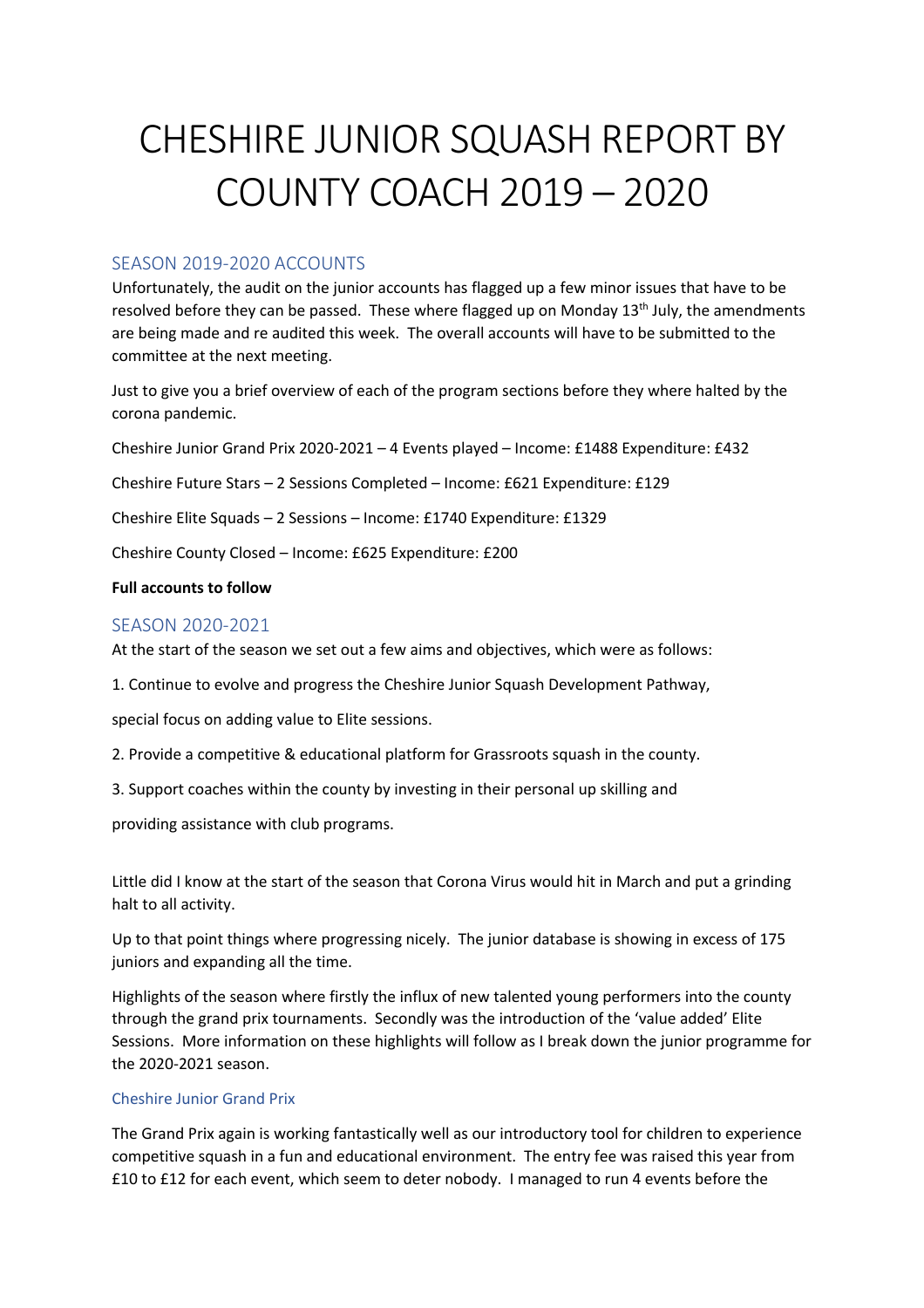pandemic shut us down and all the events had been full, with a waiting list for some. As ever the top division gets stronger and stronger but the real highlight this year was the new comers into the bottom division, some 10 -15 of them that show real promise and can only be a huge positive for the county. As we only completed 4 of the 7 events is was decided to cancel the overall Grand Prix Competition this year and start a fresh next season.

#### Cheshire Future Stars Squads

These are our development squads that allow the talented new squash players to come together once every couple of months to train under the guidance of the best coaches in the county. We usually start them a bit later into the season, this is to invite any new arrivals we see at the Grand Prix events earlier in the season. This meant we could only get 2 events in before the Pandemic struck, which was really bad news as they went fantastically well and where full. We had over 10 new attendees this year which was great and 40% of these where young girls. I'm really hoping on the other side of the pandemic lockdown the kids will all remain as enthusiastic and return in the same numbers.

#### Cheshire Elite Squads

Something new this year, helped by funding from the North West Forum. I was due to run 4 of these day squads throughout the season but unfortunately due to the pandemic 2 only took place. These squads are all about inspiring the young elite performers in the county through adding real value to the squads. The first squad we did was a day with Ex world No.1 James Willstrop and current world No. 50 Patrick Rooney. The kids spent the day learning of the professional players and then where treated to a fantastic exhibition in the evening. The second squad was with the world no. 2 junior Nick wall. The young performers learnt from nick about his route to becoming an Elite Junior and he gave an insight to how he is making the transition to becoming an Elite player on the PSA world tour. As you can imagine these days where very well received and full within minutes of invites going out.

#### Cheshire County Closed 2020

As an experiment this year I ran the county closed over a single day instead of a full weekend. I wanted to see if the 1 day commitment instead of 2 would boost numbers. I found the numbers to be exactly as they had been the year prior, so to this effect I will be moving back to the traditional 2 day format next year. Once again, the events where competed in great spirits and we had some fantastic matches. The winners and runners up this year where:

| Boys Under 11 Winner- Joseph Mather         | Runner Up-Tom Bate           |
|---------------------------------------------|------------------------------|
| Boys Under 13 Winner - Fred Vaughan Hawkins | Runner Up - Joseph Mather    |
| Boys Under 15 Winner - Seb Smith            | Runner Up - Rueben Mather    |
| Boys Under 17 Winner - Charles Keeble       | Runner Up - Charles Morrison |
| Boys Under 19 Winner - Charles Keeble       | Runner Up - Bryn Tummons     |
| Girls Under 13 Winner – Bea Lomas           | Runner Up - Holly Hale       |
| Girls Under 15 Winner - Isabel Sargent      | Runner Up - Bea Lomas        |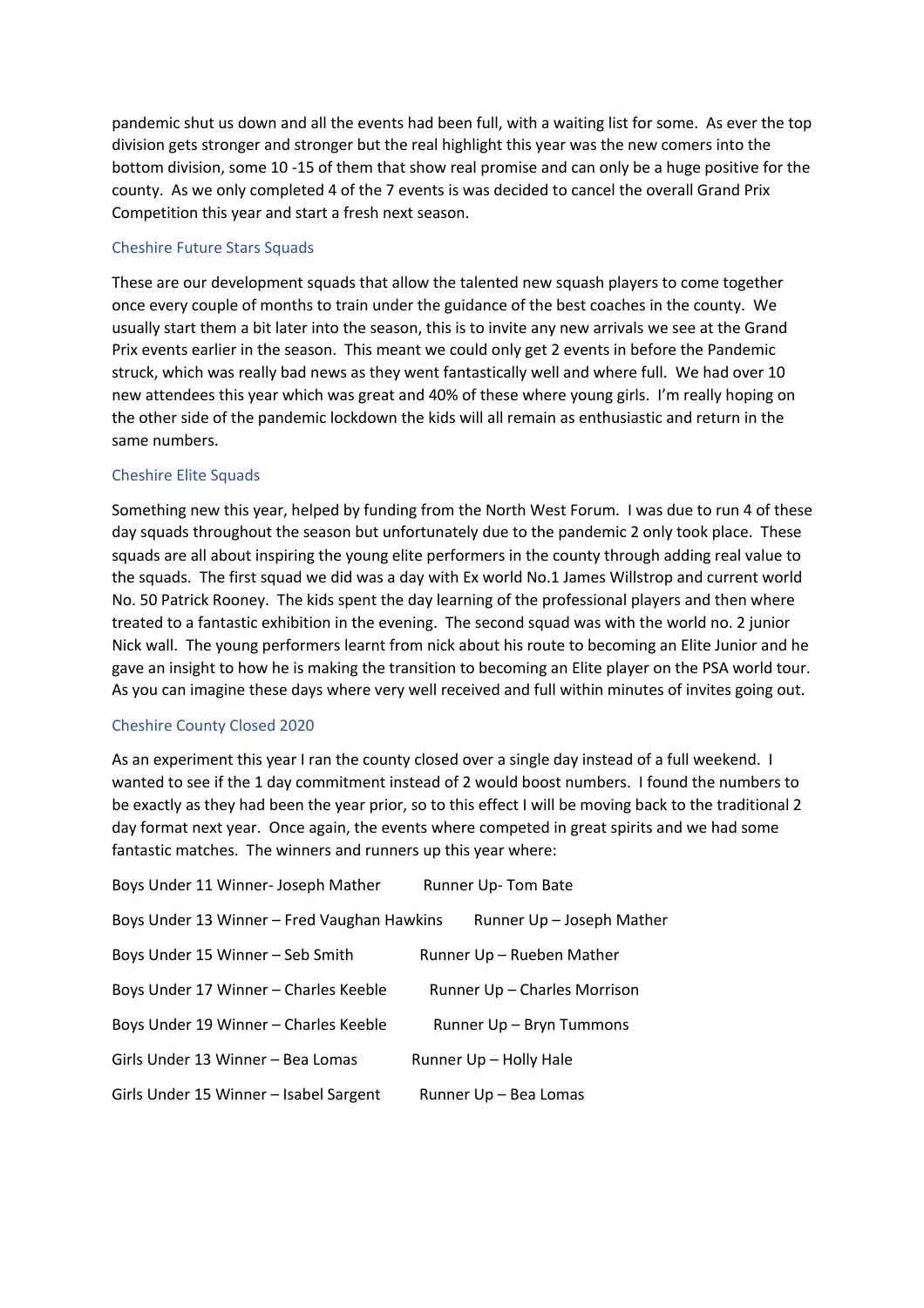#### England Squash Inter County Championships 2019-2020

This season we entered all the boys teams and the girls under 13 team into the event. All teams performed fantastically well, the Boys Under 11, 17, 19 and Girls Under 13 all made the finals. The Boys under 13 and 15 missed out by 1 position. It is really encouraging to see how well we are fairing on a national level against some far bigger geographically speaking counties.

#### Cheshire Coach Education and Up Skilling

This season we contributed financially to Nathan Taylor Wilson completing his England Squash Level 3 coaching award. He will work back the contribution in coaching hours for the county, he is a great asset to the team. We sadly had to cancel a young leaders coaching course that we had planned for a number of the more senior juniors with Matt McFahn due to the pandemic, we will look to run that next season.

#### Looking to the future with Corona Virus 2020-2021 Season

Following the announcement from England Squash Yesterday (14/7/20) a date has now been set to return to the courts to play adapted and socially distanced squash. As of the 25/7/20 a coach can lead a group session of up to 5 members from different households as long as there is no more than 2 people on a court at once and they are observing social distancing rules. This leaves it a little limiting as to what can be done.

Generally, I program the new season of activity to commence in September, which I am hoping by this point we may have slightly more relaxed rules. I will adapt the new program where needed, to make sure all sessions and tournaments adhere to the social distancing rules set at the time. This may mean using multiple venues or putting on more sessions with fewer numbers. All will be assessed as we get closer. Positive news looking forward is that I have secured sponsorship again from Dunlop for the county programme, they will provide all the prizes for the Grand Prix this season.

Another positive to the enforced pandemic lay off has been the time for me to process many administration tasks I have to perform. This will greatly help streamline everything for next season. I have kindly had an offer from Rebecca Mather to help with Inter County organisation which I will be taking her up on. I have also tried on 2 separate occasions to see if there would be any volunteers to resurrect the Cheshire Junior Committee, I'm afraid this has fallen on deaf ears on both occasions. I will continue to ask for next season but it is really tough to find anyone to volunteer the time and effort at the moment.

I feel a real focus for not just next season but the seasons to come is to increase young female participation at county level. My goal in the next 5 years is to be able to run a county closed event for every girls age group and have a team in all the inter county championships. Which I feel is achievable with more focused programming.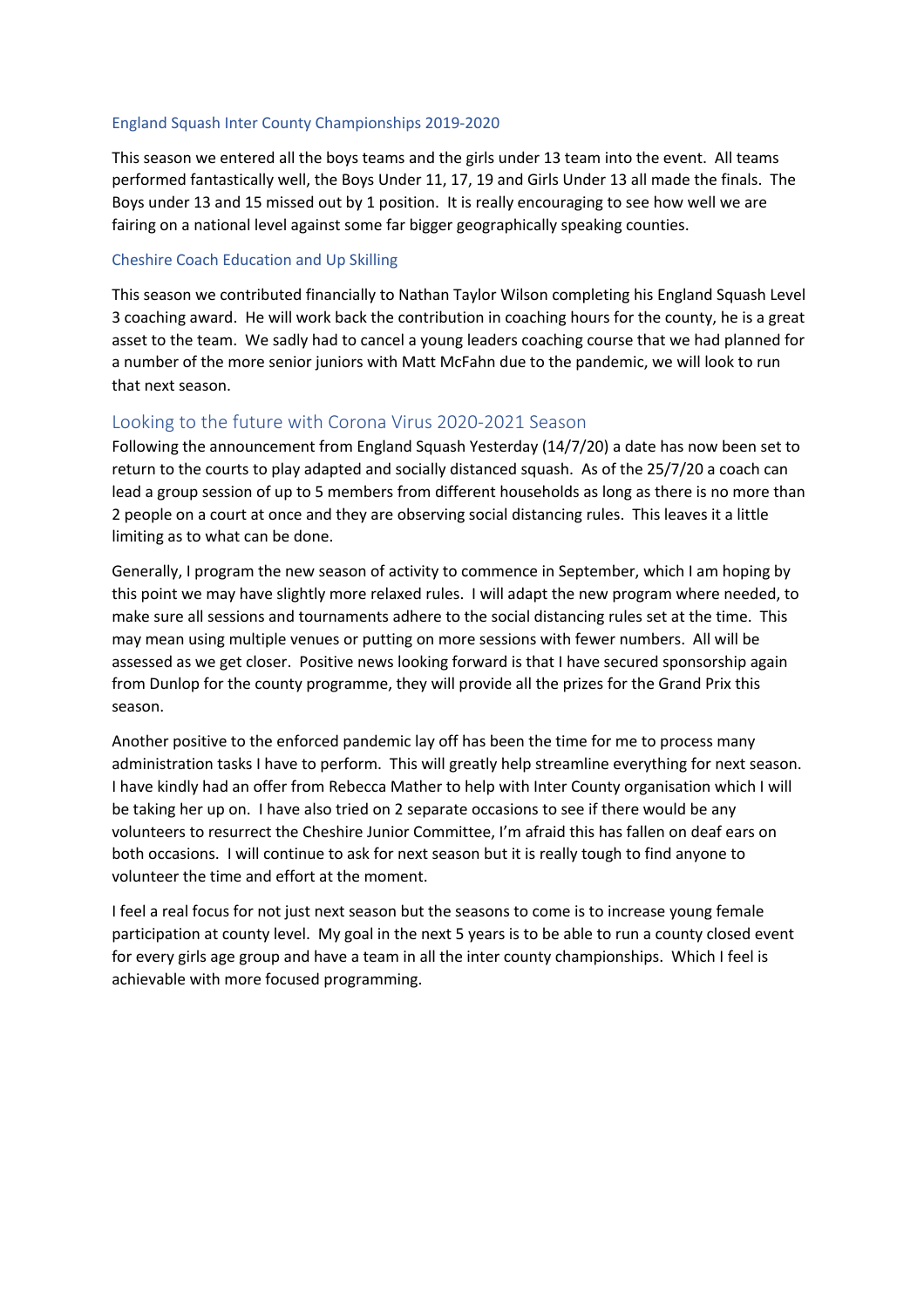## CHESHIRE LADIES LEAGUE REPORT 8/4/20

The Ladies League is, frankly, in limbo at the moment.

As I reported to the Committee's last meeting, the season came to an abrupt close on March 16th. Div 2 had finished their matches, teams in the other three divisions (which play 3-way fixtures) had one or two matches left.

The Div 3 play-offs (March 30th) were cancelled, and the AGM (usually held in May) was put on hold.

We have a sure winner for the 2nd Division and likely winners for Div 1 and 3a. 3b is less clear-cut and will probably require some sort of play-off at some stage.

Div 1: Northern 1 could in theory have been overtaken but, looking at the remaining fixtures for them and their closest contenders, and going on previous results for those fixtures, it's unlikely;

Div 2: Heswall 1;

Div 3a: Warrington SC were 50 ponts ahead with only one left to play;

Div 3b: Marple were 25 points ahead of Northern 3, who were 3 points ahead of Grove Park but Northern and Grove both had a game in hand over Marple and both were due to play teams they had previously beaten. Marple on the other hand, was due to play Grove, having lost to them previously.

I emailed all the 20 League clubs on 29th June to find out a) how many teams they were hoping to field next season and b) to put the following League Committee proposals:

# **\* 2nd Division trophy ONLY is awarded for the 19/20 season. Congratulations to Heswall 1!**

**\* 1st and 3b Division winners were not decided beyond doubt so the 1st and 3rd Division trophies will not be awarded for 19/20;**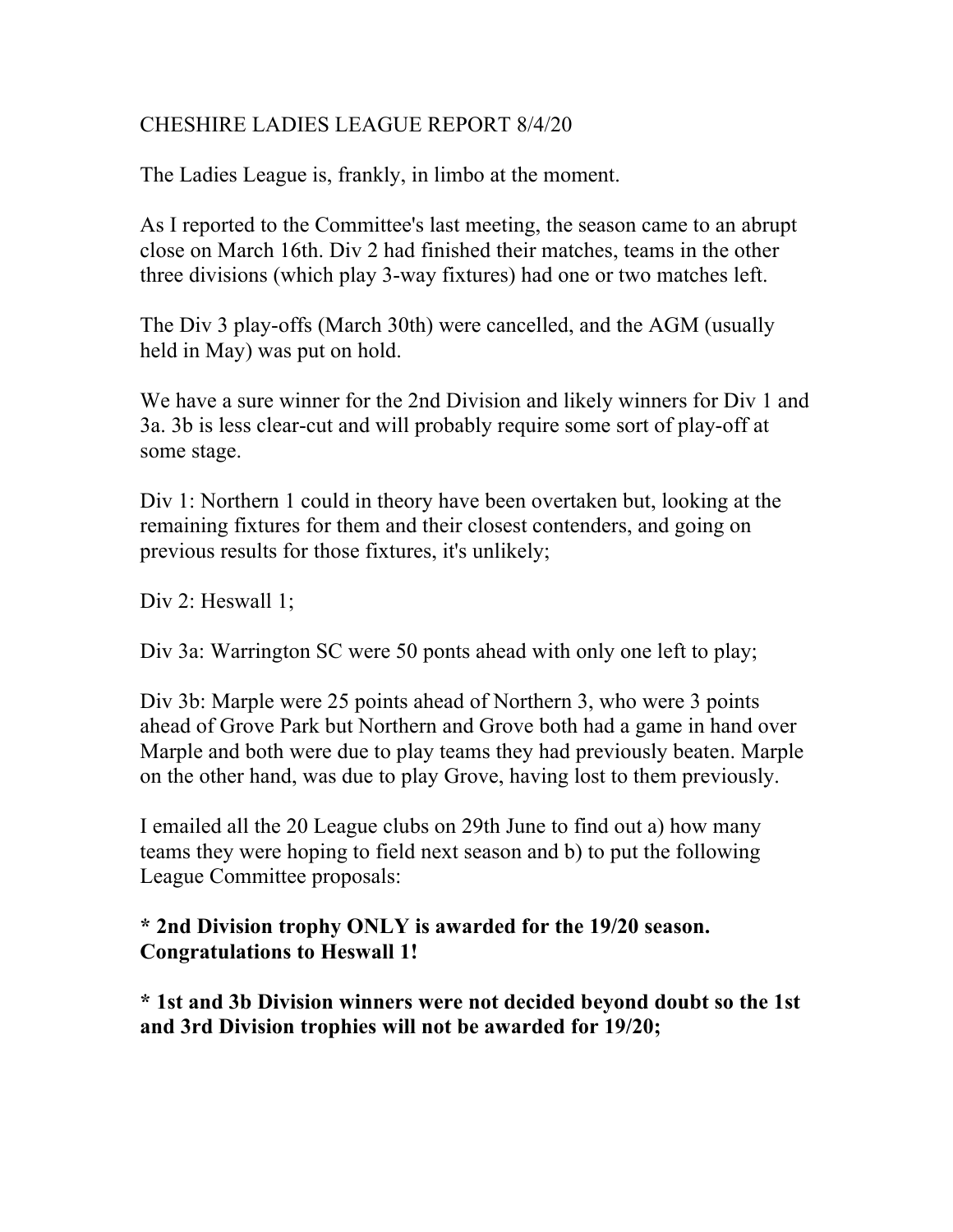**\* Promotion/ relegation as laid down at the start of the season: with the 2nd Division having actually finished, the results there are certain and the 1st Div relegation and 3a winner results are also beyond doubt, so:**

**Ist Division: Barnton is relegated; 2nd Division: Heswall goes up/ Liverpool and Barnton go down; Div 3a: Warrington SC go up; Div 3b: Northern 3 and Grove Park play off for the promotion.**

**\* League structure remains as it is.**

I have heard back from 7 clubs, 8 including my own ...so far it looks as though we may lose Knutsford (we only just got them back, when the Astra Zeneca ladies moved there!) but Warrington SC are hoping to launch a 2nd team.

I suspect that nobody is thinking about it very seriously until they know for sure that match play can re-start. I also anticipate that even when and if we do get the go-ahead, many players will be nervous about going back on court to play people they know well, never mind travelling to other clubs to play strangers.

The League Committee will continue to monitor the situation.

Jane Wood 15/7//20